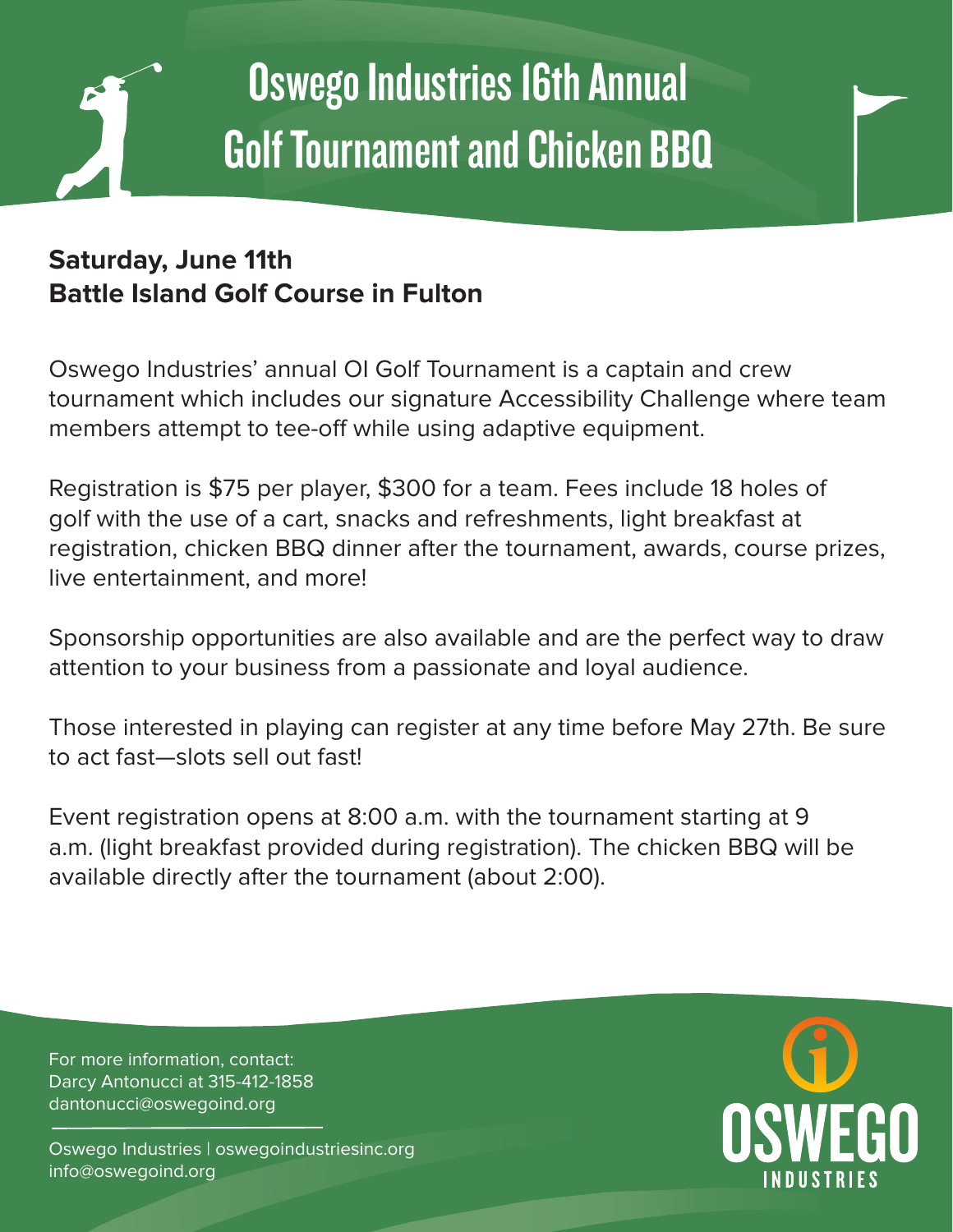# Oswego Industries 16th Annual Golf Tournament and Chicken BBQ

#### **Foursome Registration Information**

Your Foursome Registration includes:

 4 people (2 carts) 18 holes of golf Raffles and Course Awards

 Light Breakfast at Registration Awards/Prizes for on-course contests Chicken BBQ Dinner **Live entertainment after the tournament** Complimentary Drinks Free hot dog and drink at the turn

Would you or someone you know (or a retail store, restaurant, etc.) like to donate a basket or gift certificate for the contests or a door prize?

WE CAN USE YOUR HELP! See the options below and contact Bekkah Frisch for more information on how to help solicit a gift.

Friends of OI Sponsor………………………...\$300 Company may provide swag items for golfers; company mention on event items.

Tee Box Sponsor………………….……………...\$100 Company name or logo on signage on the course.

Gift Basket/Gift Card Sponsor………………………...IN KIND Your company provides a prize item.

Donating a Gift Basket for one of our contests is a GREAT way to have your company recognized! ALL companies and golfers are encouraged to donate a basket, gift card or other branded item.

For more information, contact: Darcy Antonucci at 315-412-1858 dantonucci@oswegoind.org